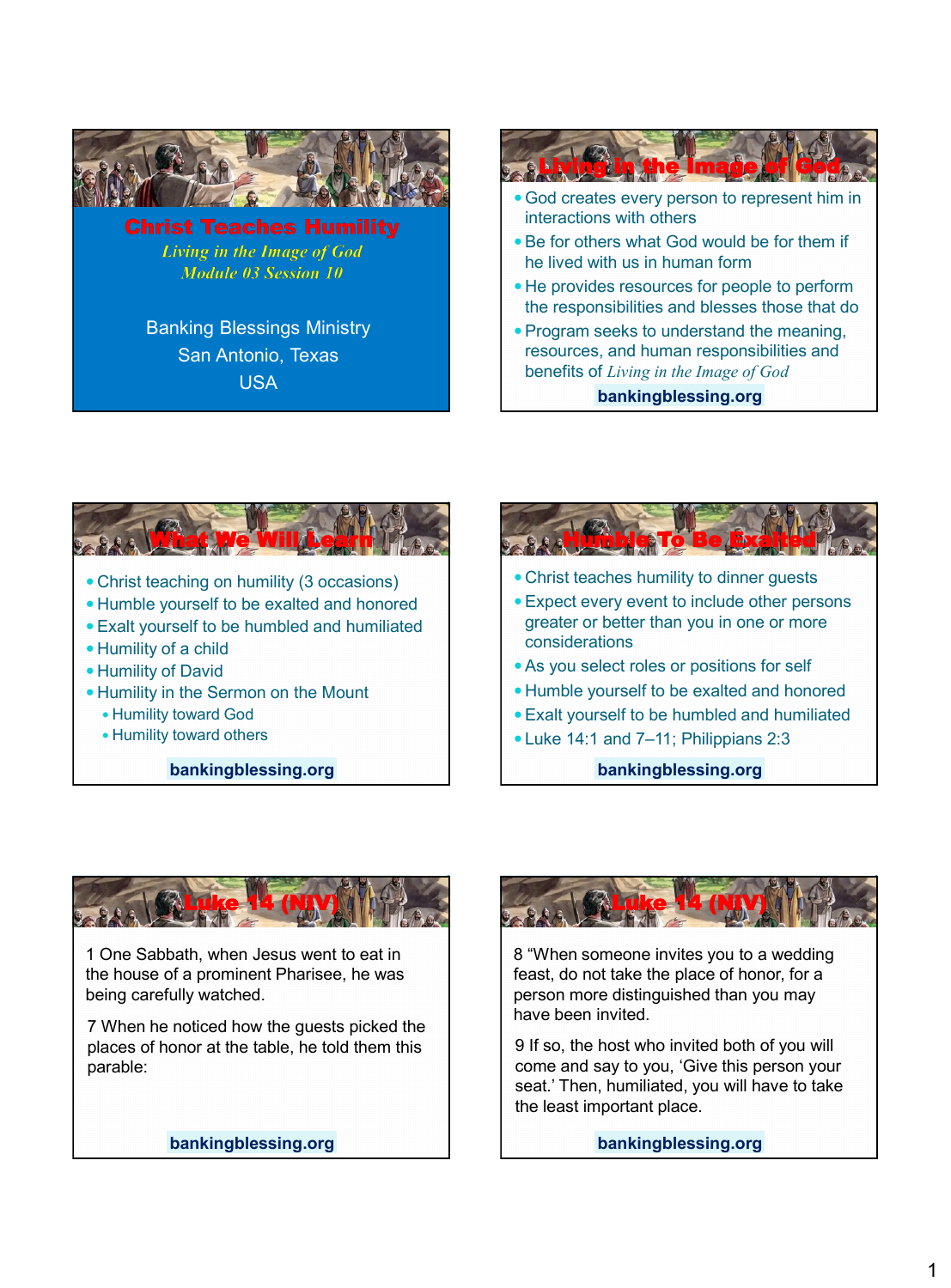

10 But when you are invited, take the lowest place, so that when your host comes, he will say to you, 'Friend, move up to a better place.' Then you will be honored in the presence of all the other guests.

11 For all those who exalt themselves will be humbled, and those who humble themselves will be exalted."

#### **bankingblessing.org**



**bankingblessing.org**



- Christ presented a child to his disciples as personification of humility
- Emulate humility of a child
- Child personifies humility according to the principle of expecting other persons to be greater or better than you in one or more considerations
- Intrinsic characteristic of childhood
- $\bullet$  Matthew 18:1–4

**bankingblessing.org**



1 At that time the disciples came to Jesus and asked, "Who, then, is the greatest in the kingdom of heaven?"

2 He called a little child to him, and placed the child among them.

3 And he said: "Truly I tell you, unless you change and become like little children, you will never enter the kingdom of heaven.

**bankingblessing.org**



4 Therefore, whoever takes the lowly position of this child is the greatest in the kingdom of heaven.

- Humility pleases God
- To emulate humility of a child, value others same way as a child would
- Expect others to be greater or better than you in one or more considerations

**bankingblessing.org**



- Submission to lawful authority
- Recognized only the people of Israel could make him king over Israel
- Anointed to be king but recognized authority of kingship flows from the people
- Waited patiently in humility (for seven years) until people of Israel made him king
- 2 Samuel 2–5 [Not read in session]

**bankingblessing.org**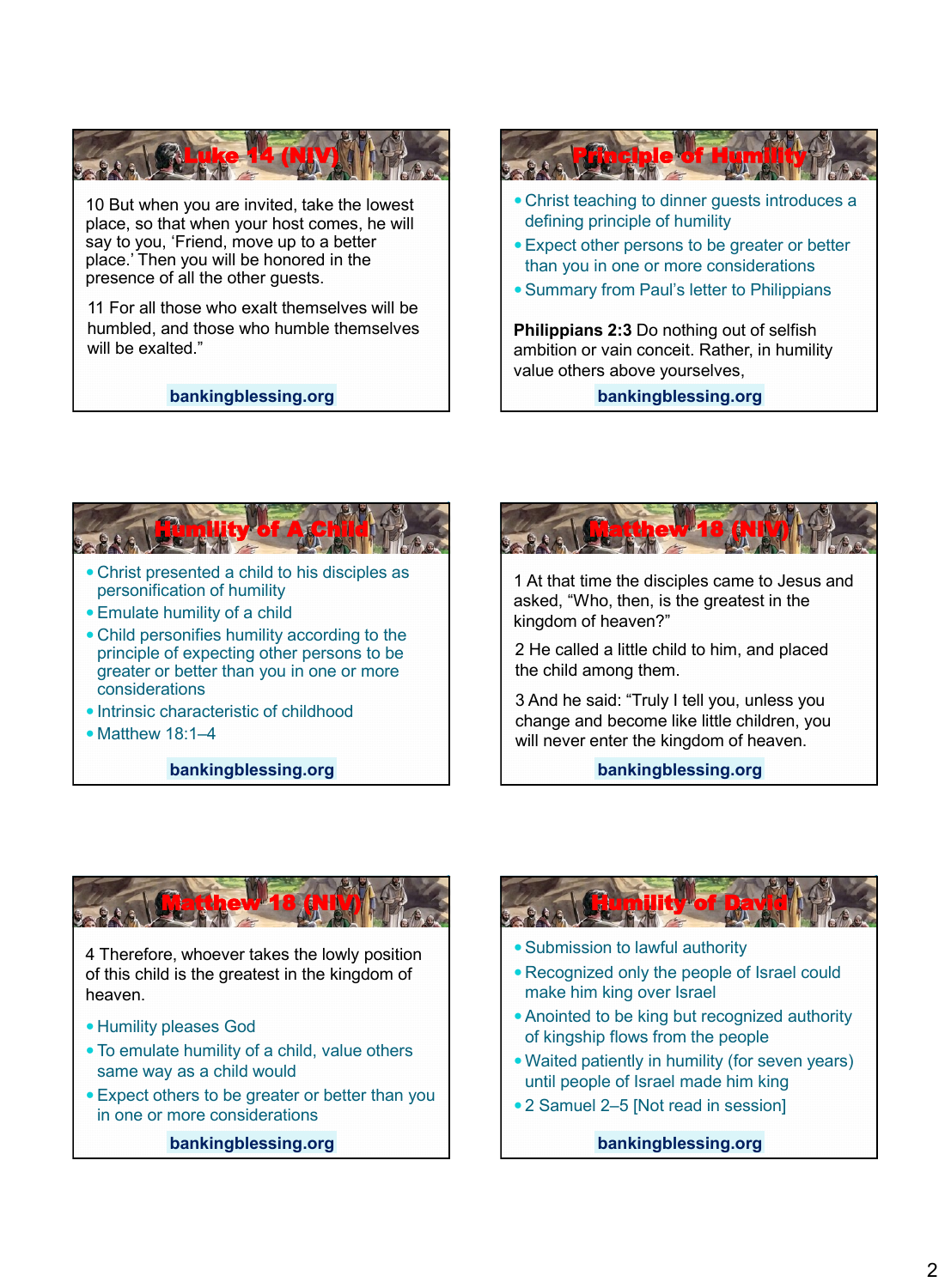

- God created you to represent him in human interactions with others
- You can do it, but *only* with God
- Seek God in commitment to his purpose and recognition of total dependence on him
- Humility activates connections to receive and follow God's guidance and direction to fulfill his purpose for you

**bankingblessing.org**





**bankingblessing.org**



**Mathew 5:16** In the same way, let your light shine before others, that they may see your good deeds and glorify your Father in heaven.

**bankingblessing.org**



- Your interactions with others should convey promise of care and diligence
- A promise that you can be relied upon
- To recognize the need of others
- Care about the needy
- Seek diligently to alleviate the need
- And persevere in your effort

**bankingblessing.org**



- Your interactions with others should convey promise of appreciation
- A promise that you can be relied upon to appreciate goods and service provided by others
- Appreciate others for providing
- Appreciate God for empowering the others to provide
- And you will do your part as needed

**bankingblessing.org**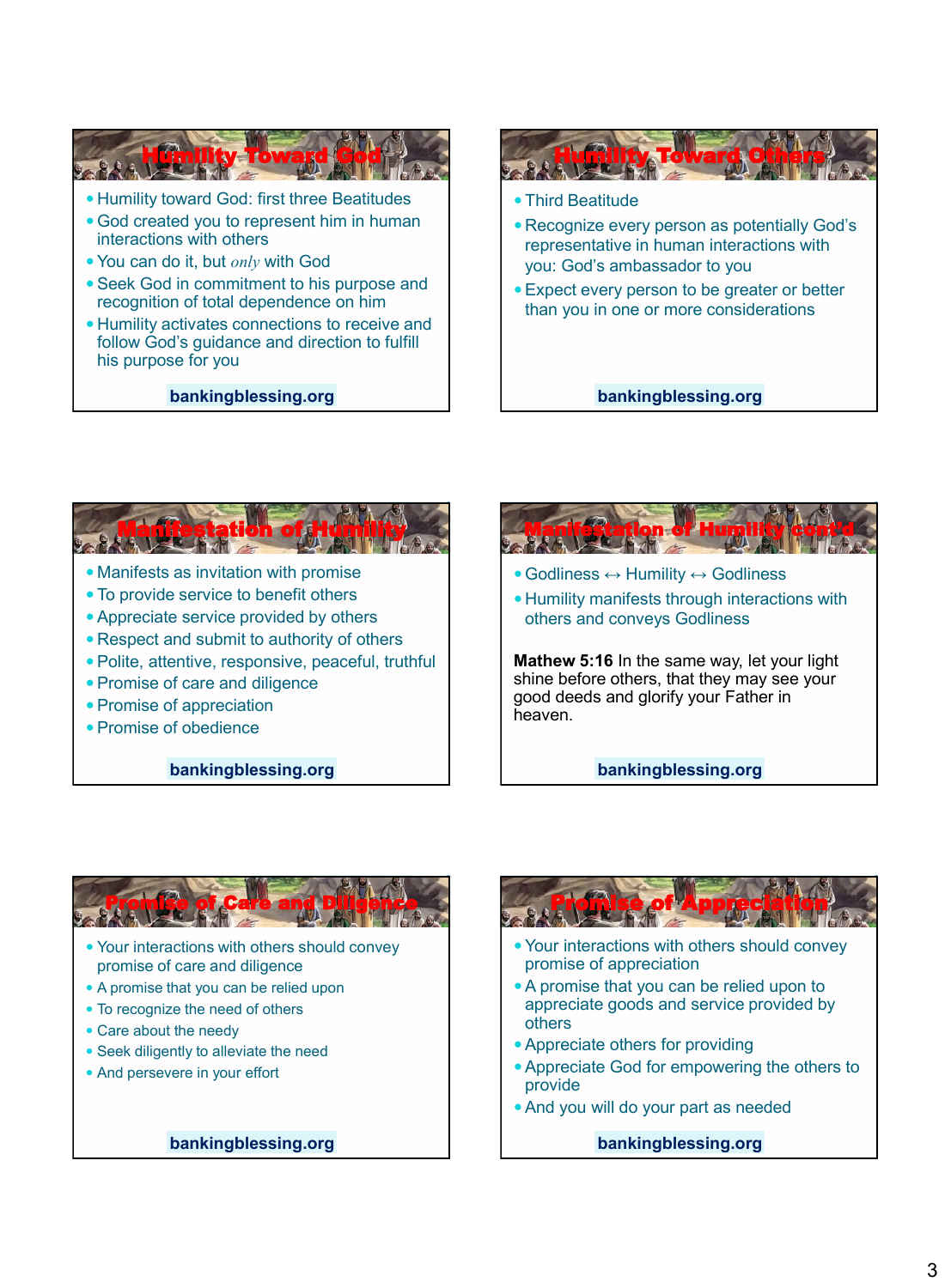



What We Learned We discussed Christ teaching on humility And an example from the humility of David: waiting seven years to be made king of Israel after demise of the preceding king **bankingblessing.org**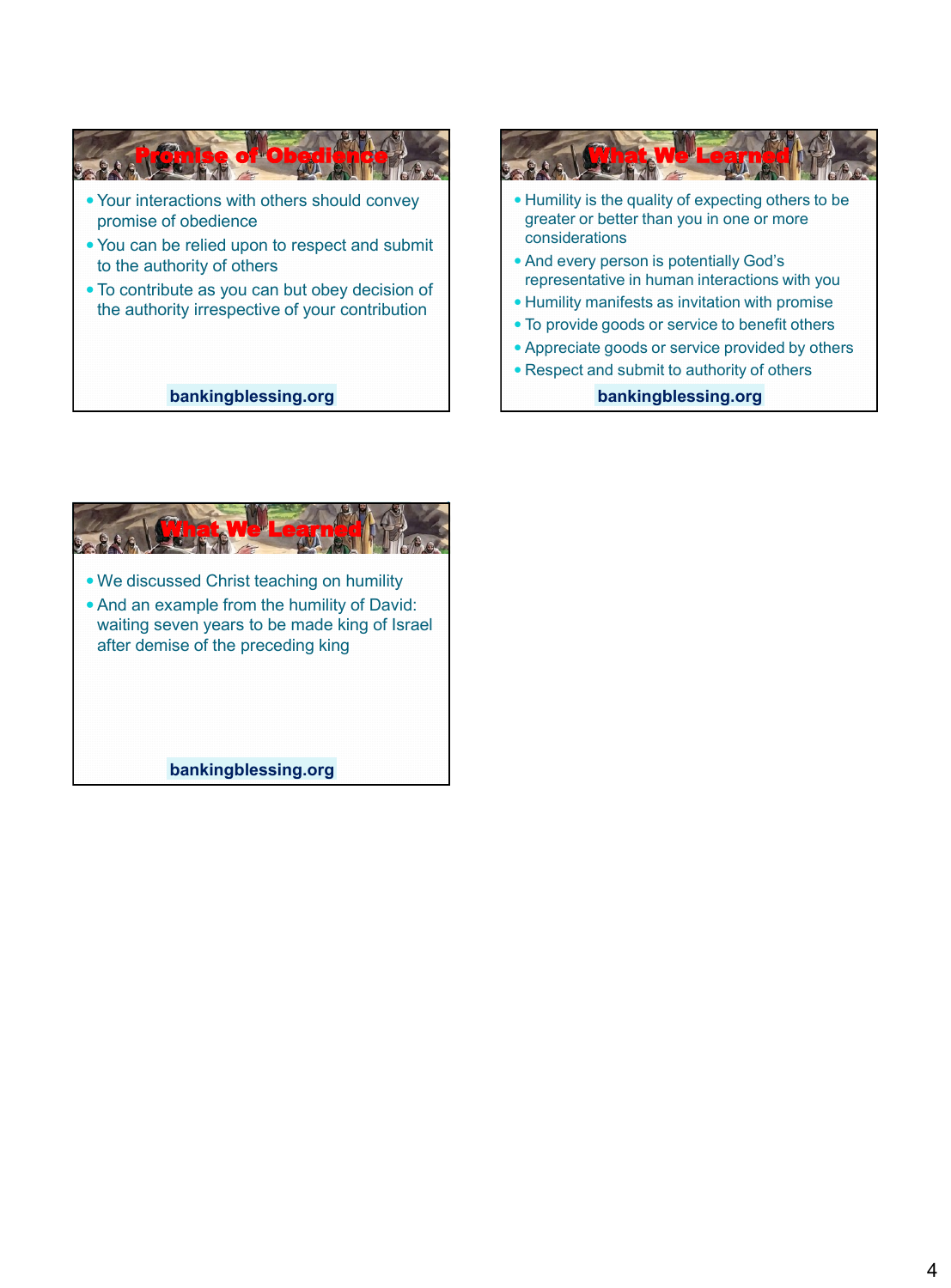# **Christ Teaches Humility**

## **Living in the Image of God M03S10**

Humility is the quality of expecting others to be greater or better than you in one or more considerations, based on understanding that every person is potentially God's representative in human interactions with you. Humility manifests as an invitation with promise—promise of care and diligence regarding the needs of others; promise of appreciation for others and any goods or service they provide; and promise of obedience to the authority of others—conveyed to them more by attitude than spoken or written words.

We discuss three instances of Christ teaching regarding humility: to understand the meaning and importance of humility in human interactions. First, we discuss Christ teaching among dinner guests, where he explained a defining principle of humility: humble yourself that you may be exalted and honored by others; or the opposite, exalt yourself and you likely will be humbled and humiliated by others. Through his interactions with the dinner guests, Christ defines humility as the quality of expecting others to be greater or better than you in one or more considerations.

Second, we discuss the humility of a child based on Christ teaching. We see that a child personifies humility according to the defining principle, because of the intrinsic characteristic of childhood to expect others to be greater or better. Therefore, Christ introduces the humility of childhood as defining a standard that God expects of every person.

Third, we discuss an example based on the humility of David to understand that humility entails respect and submission to lawful authority. He was anointed to be king but recognized the authority of the people to select him as their king. Therefore, he waited patiently in humility for seven years after the death of his predecessor, until the people of Israel made him king.

Finally, we discuss Christ teaching on humility in the Sermon on the Mount, where he described the promise of blessing for humility toward God and humility in human interactions.

## **Humble To Be Exalted**

Christ used the occasion of interacting with other dinner guests in the house of a Pharisee to teach a defining principle of humility. He was in the house among other guests for a dinner and noticed that the others had assigned themselves to places of honor at the table. He told them a parable to explain the principle of humility.

The essence of his message is that one should expect every event could include other persons greater or better in one or more considerations: "When someone invites you to a wedding feast, do not take the place of honor, for a person more distinguished than you may have been invited" [Luke 14:8]. He explained that if you exalt yourself by choosing a position of honor, you could be humbled and humiliated later [Luke 14:9]: "If so, the host who invited both of you will come and say to you, 'Give this person your seat.' Then, humiliated, you will have to take the least important place." He continued by explaining the better alternative behavior, that if you humble yourself, you could be exalted and honored by others later [Luke 14:10]: "But when you are invited, take the lowest place, so that when your host comes, he will say to you, 'Friend, move up to a better place.' Then you will be honored in the presence of all the other guests."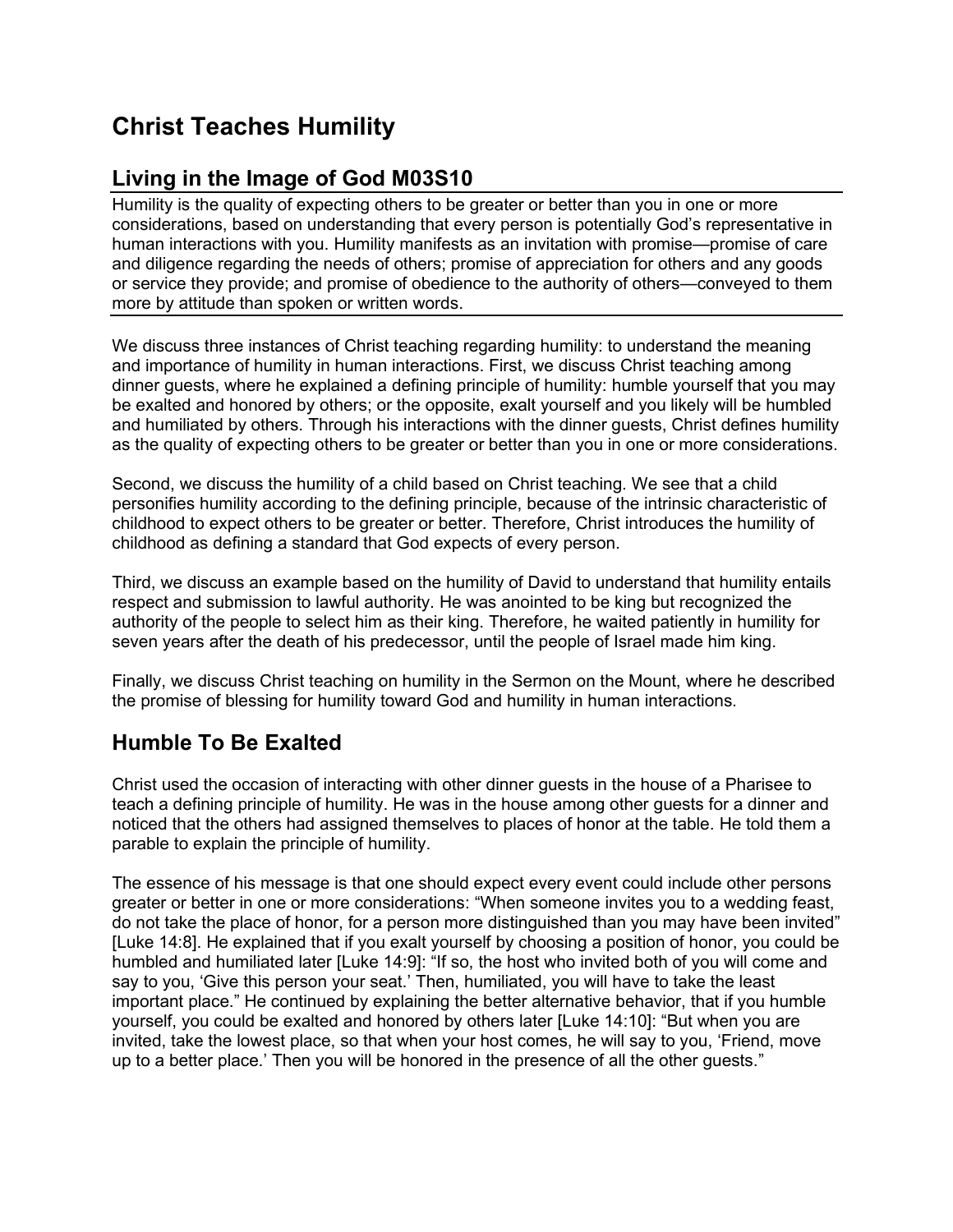Christ teaching at the dinner gathering introduces a defining principle of humility: that one should expect other persons to be greater or better in one or more considerations. Apostle Paul summarizes the principle in his letter to Philippians [Philippians 2:3]: "Do nothing out of selfish ambition or vain conceit. Rather, in humility value others above yourselves."

## **Humility of A Child**

Again, Christ gave a teaching on humility using the humility of a child. To respond to his disciples' enquiry regarding who is the greatest in heaven, he introduced a child to the disciples as the personification of humility [Matthew 18:1–3]: "At that time the disciples came to Jesus and asked, 'Who, then, is the greatest in the kingdom of heaven?' He called a little child to him, and placed the child among them. And he said: 'Truly I tell you, unless you change and become like little children, you will never enter the kingdom of heaven.'"

He presented a child as the personification of humility that every person should emulate. A child personifies humility because of the intrinsic characteristic of childhood to expect others to be greater or better. Every person should seek the humility of a child: that is, value others as a child would, by expecting others to be greater or better than you in one or more considerations: "Therefore, whoever takes the lowly position of this child is the greatest in the kingdom of heaven" [Matthew 18:4].

## **Humility of David**

David was confirmed king of Israel approximately seven years after the death of Saul, his predecessor. Although he was generally expected to succeed Saul as king (e.g., see statements of Abigail, wife of Nabal, during an interaction with David [1 Samuel 25: 30]), the transition was delayed because of several events that occurred after Saul died, including a challenge for the throne from the House of Saul. However, David's actions showed he recognized and respected the authority of the people to select and make their king.

As we discuss in a previous study under **Call to Rulership—Saul Anointed King**, the account of making Saul first king of Israel illustrates a three-step process for making a king, viz., the call, election, and inauguration. The call was represented by the anointing. Through the anointing, God selects a person to be king but keeps the selection confidential. Saul's anointing was known only by Saul and Prophet Samuel. In the case of David, only Samuel and David's parents and brothers knew about the anointing. Because the anointing is confidential, the election represents a real decision of the people. Although David was too young to participate in Saul's election, he most likely learned about the process later, maybe through Prophet Samuel. Therefore, he was well aware that the authority to make him king belonged to the people and would be exercised by the people. Therefore, he waited for the people—for seven years after Saul died.

In humility, David recognized the authority of the people and waited for the people to exercise the authority. He waited patiently in humility for seven years after the death of Saul, until the people of Israel made him king.

#### **Humility from the Sermon on the Mount**

In the Sermon on the Mount, Christ discussed humility toward God and humility in human interactions. He described humility toward God as the foundation for accessing resources that